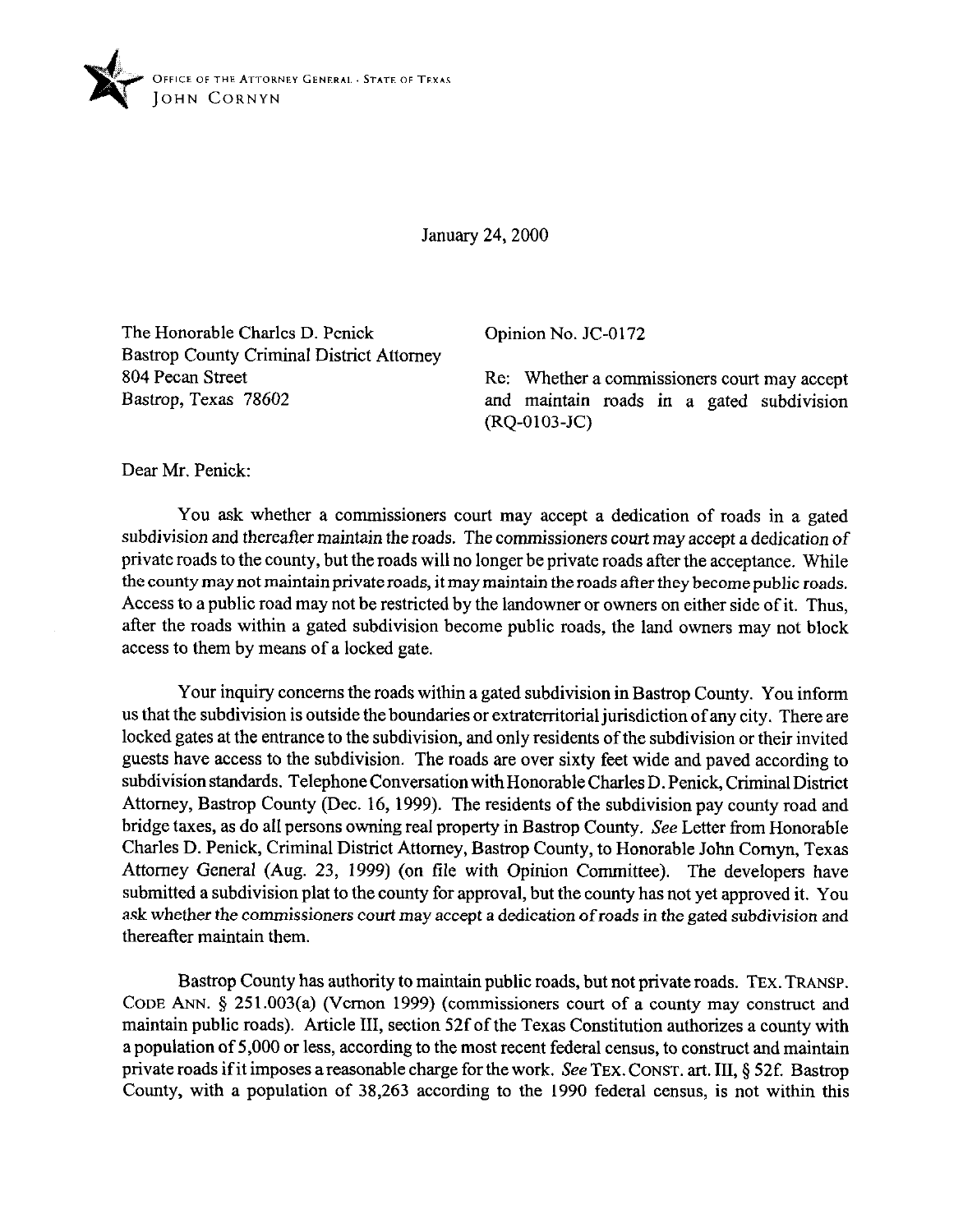provision. See U.S. BUREAU OF THE CENSUS, COUNTY AND CITY DATA BOOK 522 (1994). Aside from the narrow authority granted by article III, section 52f of the Texas Constitution, counties are not constitutionally or statutorily authorized to construct or maintain private roads. See *generally Exparte Conger,* 357 S.W.2d 740 (Tex. 1962); Tex. Att'y Gen. Op. Nos. JC-0016 (1999) at 3, DM-13 (1991) at 3-4, JM-334 (1985) at 2, JM-200 (1984) at 2; see also *Godley v. Duval*  County, 361 S.W.2d 629,630 (Tex. Civ. App.-San Antonio 1962, no writ) (county labor, materials or equipment may not be used for other than public use). Accordingly, as long as the roads within the gated subdivision remain private roads, Bastrop County may not maintain them.

 $\mathcal{A}^{\mathcal{A}}$ 

A private road will become a public county road if the owner dedicates it for public use and the commissioners court accepts the dedication. Seegenerally *Priolo v. City ofDallas, 257* S.W.2d 947,952 (Tex. Civ. App.-Dallas 1953, writ ref d n.r.e.). "Dedication" is a setting apart of land for public use. See *id.* at 953 n.2. We understand that the developer of the gated subdivision in Bastrop County will dedicate roads to the public by filing a subdivision plat as required by chapter 232 of the Local Government Code. Telephone Conversation with Honorable Charles D. Penick, Criminal District Attorney, Bastrop County (Dec. 16, 1999); see Tex. Att'y Gen. Op. Nos. JM-317 (1985), JM-200 (1984) (discussing procedures for dedicating roads for public use).

Preparing a subdivision plat is essential to developing residential lots. The owner of a tract of land located outside the limits of a city must have a plat of the subdivision prepared if he or she divides the tract into two or more parts to *lay* out:

- (1) a subdivision of the tract  $\dots$ ;
- (2) lots, or

(3) streets, alleys, squares, parks, or other parts of the tract intended to be dedicated to public use or for the use of purchasers or owners of lots fronting on or adjacent to the streets, alleys, squares, parks, or other parts.

TEX. LOC. GOV'T CODE ANN.  $\S$  232.001(a) (Vernon Supp. 2000). The plat must state, among other things, the dimensions of each street, or other part of the tract "intended to be dedicated to public use *or* for the use of purchasers or owners of lots fronting *on* or adjacent to the street." *Id. §* 232.001(b). If the land is outside of the extraterritorial jurisdiction of any city, the landowner must submit the plat to the commissioners court for approval, and after the plat is approved, the landowner may file it for record in the county clerk's office. TEX. PROP. CODE ANN. § 12.002 (Vernon Supp. 2000); see also TEX. LOC. GOV'T CODE ANN.  $\S$ § 232.0025 (Vernon Supp. 2000) (timely approval of plats); 242.001 (approval by city and county of plat for subdivision in the extraterritorial jurisdiction of a city is generally required). In general, a developer may not sell lots using the subdivision's description in selling until the plat has been approved and filed for record with the clerk. See TEX. PROP. CODE ANN. § 12.002 (Vernon Supp. 2000) (restriction on selling not applicable where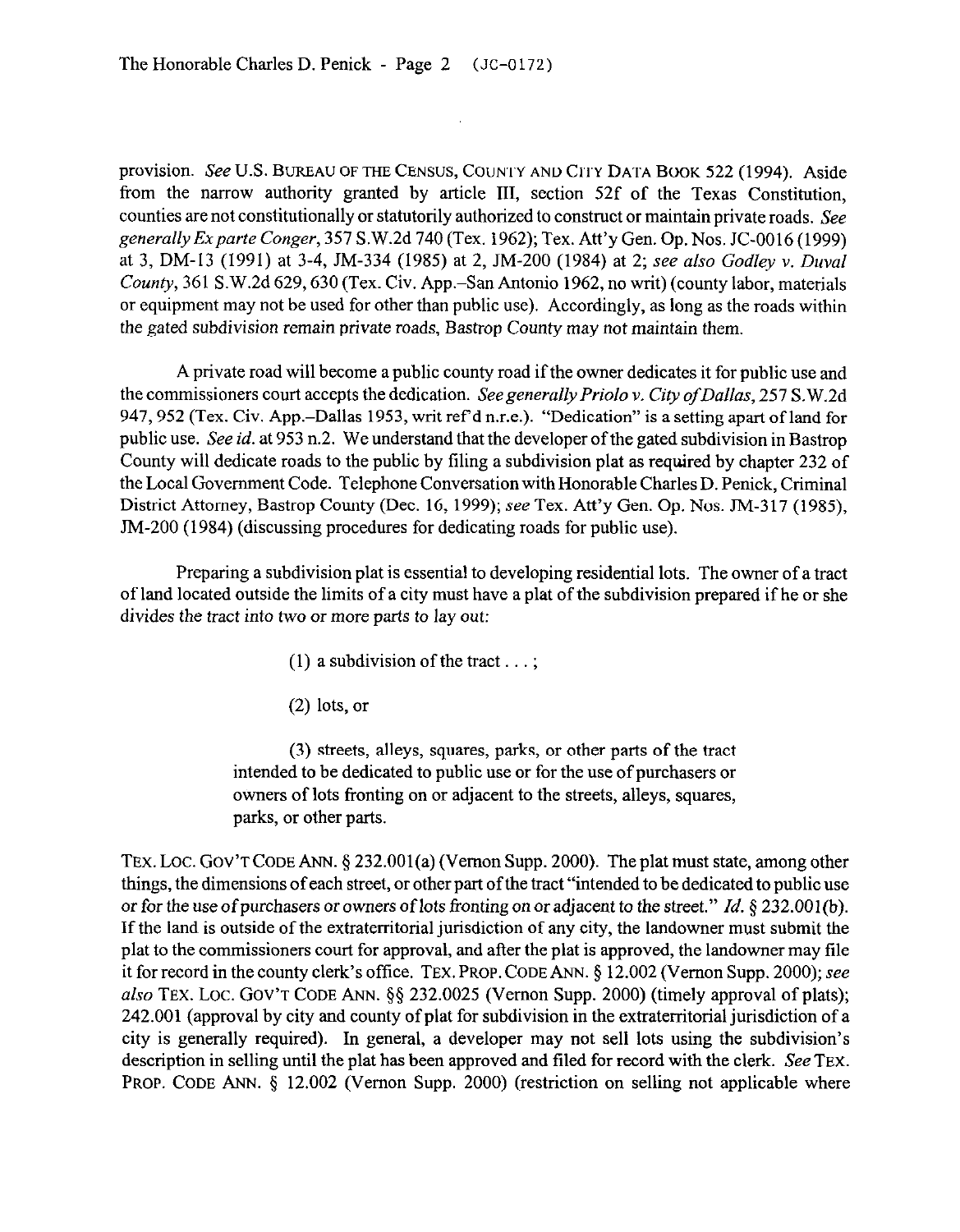conveyance of real property is expressly contingent on approval and recording of final plat and purchaser is not given use of real property conveyed before recording of final plat).

When the commissioners courts approves the subdivision plat and all other steps necessary to effect the dedication are completed, the roads become public roads. See Tex. Att'y Gen. Op. Nos.  $JM-317$  (1985),  $JM-200$  (1984). As public roads, they may be maintained by the county, but they must also be free of all obstructions. See TEX. TRANSP. CODE ANN. § 251.008 (Vernon 1999); see TEX. PEN. CODE ANN. 5 42.03 (Vernon 1994) (offense of obstructing a highway, street, or any other place used for passage of persons, vehicles, or conveyances); *but* see TEX. TRANSP. CODE ANN. \$25 1 ,010 (Vernon 1999) (gates allowed on third-class and neighborhood roads). The owner of land on both sides of a public highway has no authority to restrict use of it by placing a gate over the right of way. See *Perry v. Jaggers*, 9 S.W.2d 143, 145 (Tex. Civ. App.-Waco 1928, writ dism'd w.o.j.). Accordingly, in answer to your question, we inform you that the commissioners court may accept a dedication to the public of roads in a gated subdivision. The roads will thereby become public roads that the commissioners court may maintain at county expense, but the owners of property in the subdivision may no longer obstruct the roads with a locked gate.